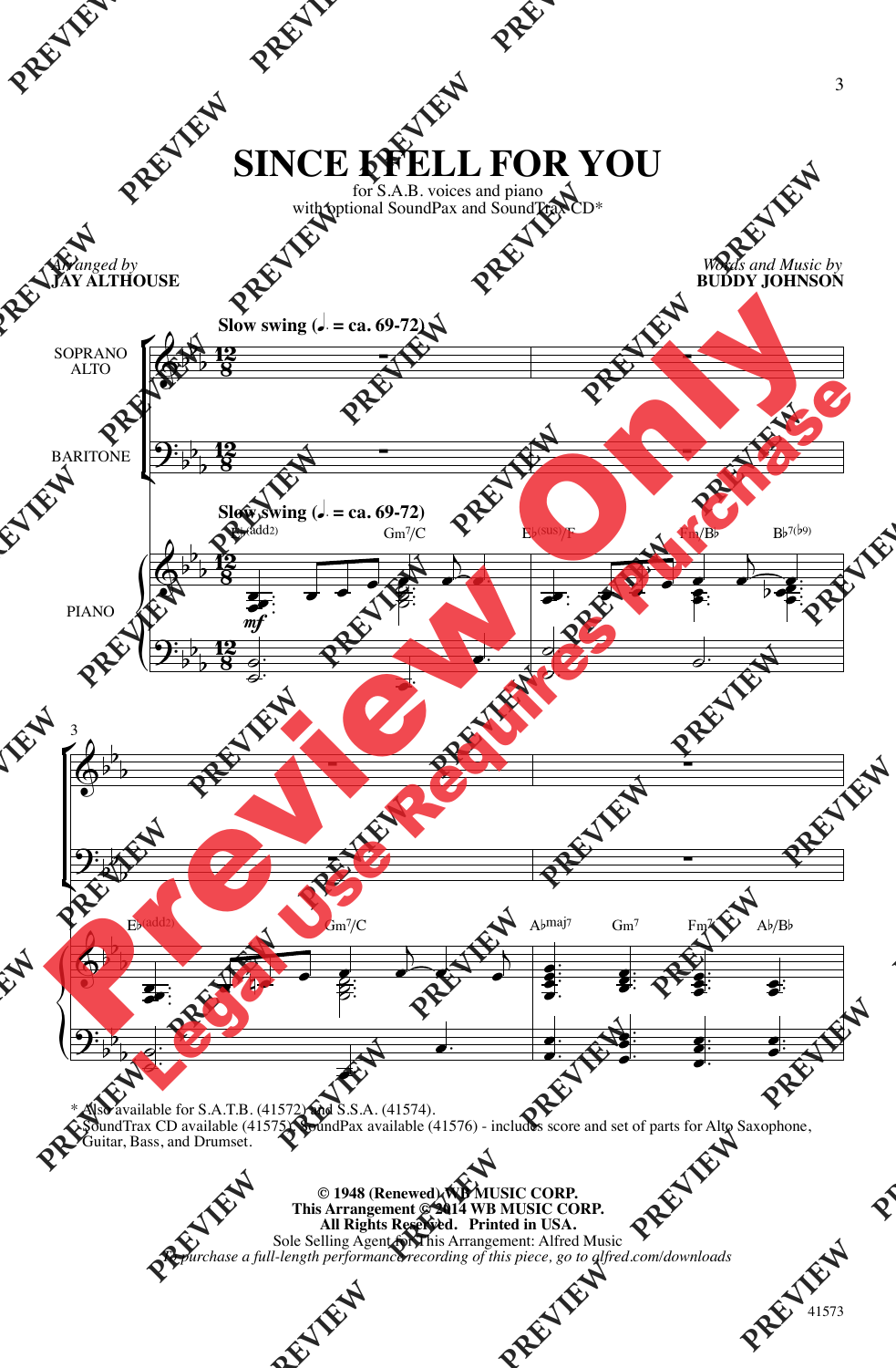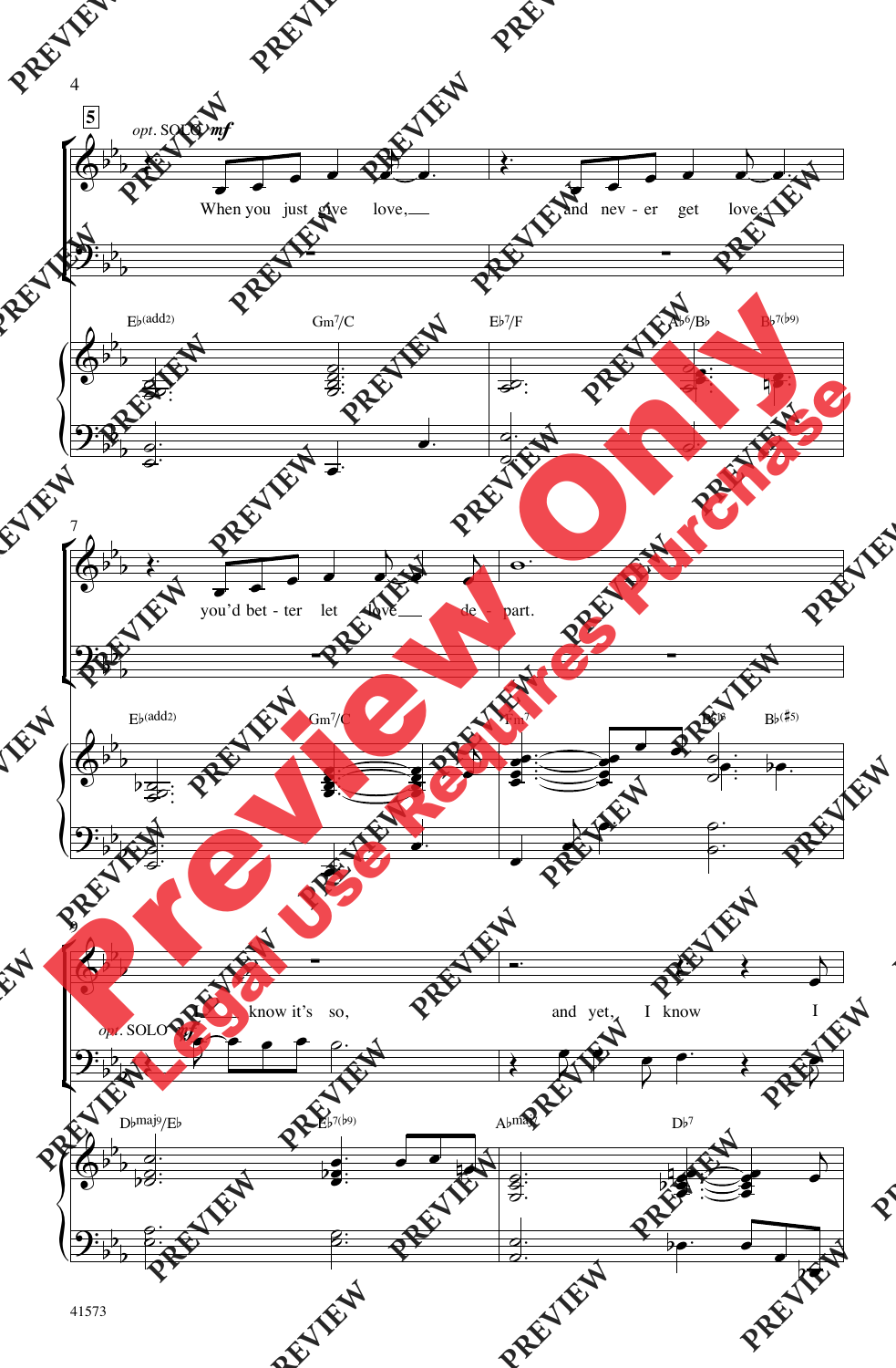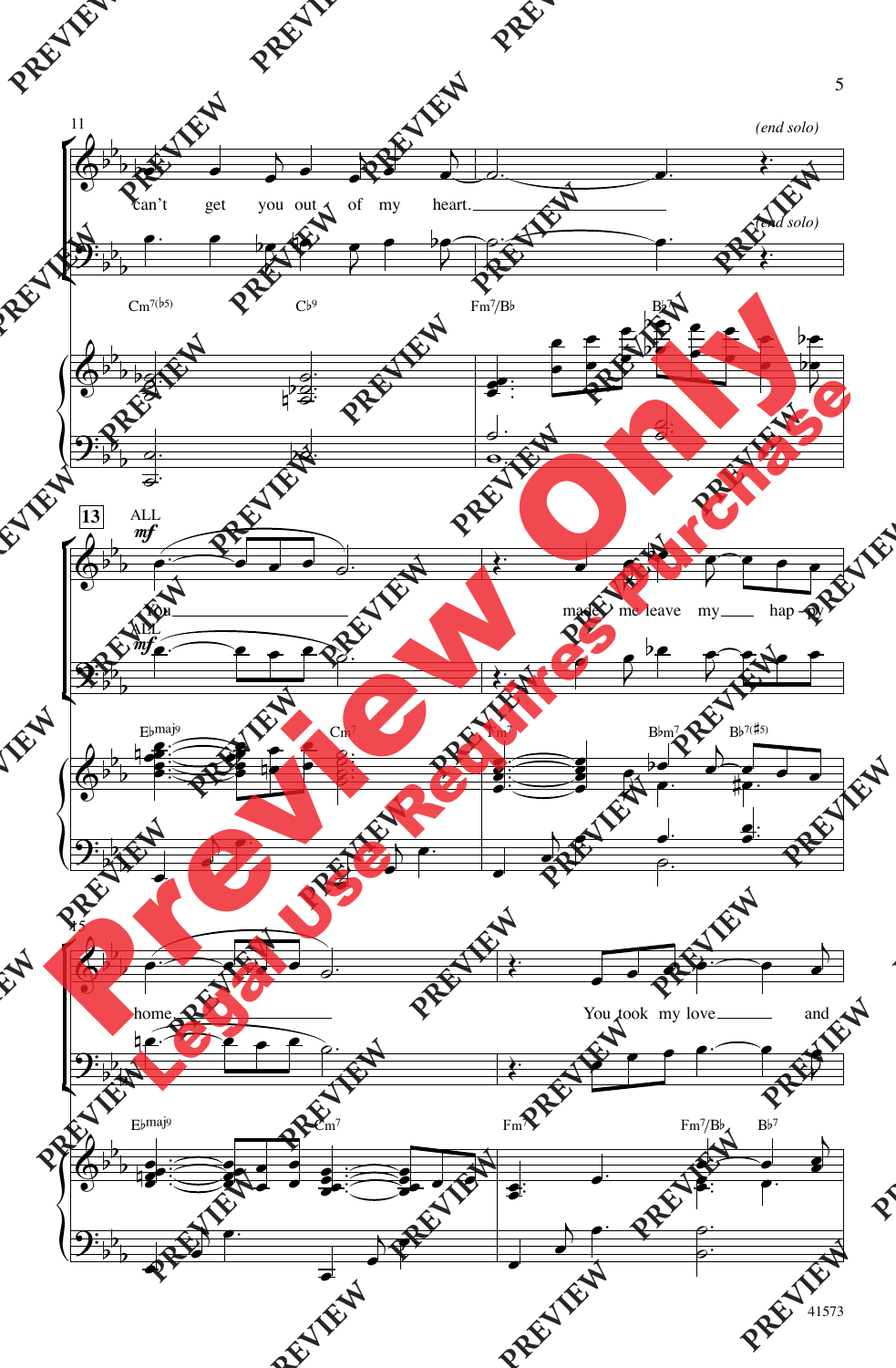

 $\sqrt{6}$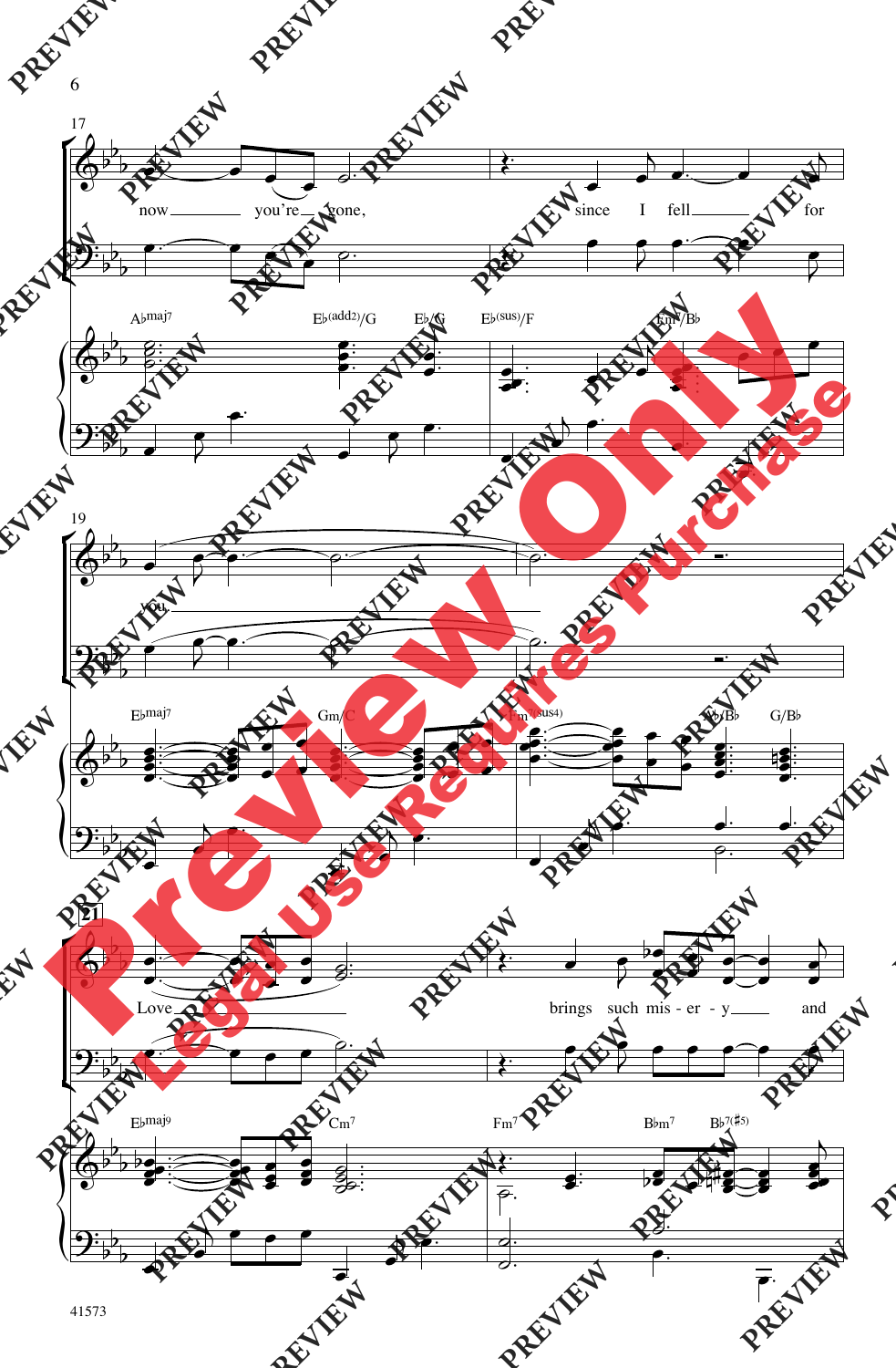

41573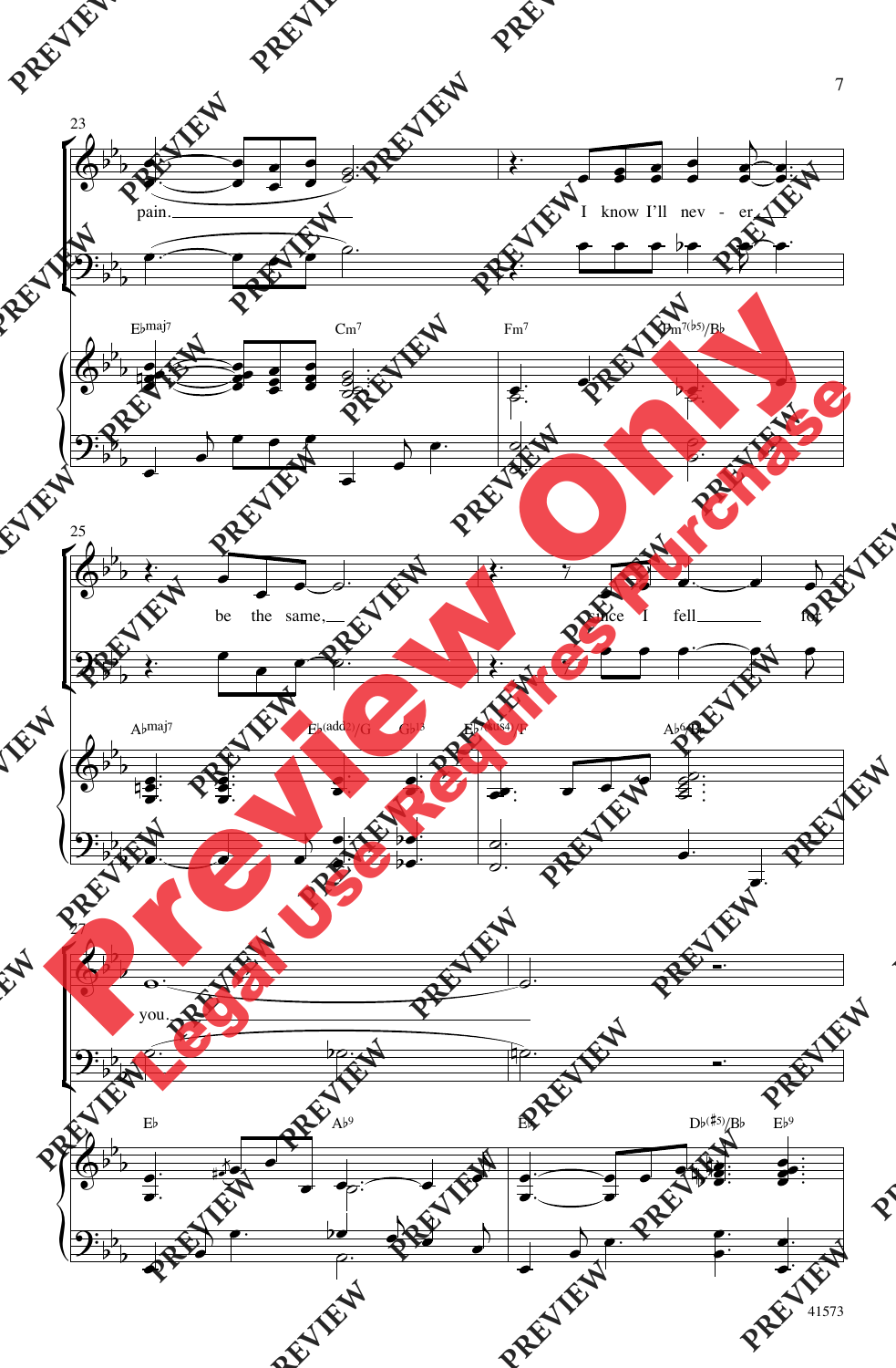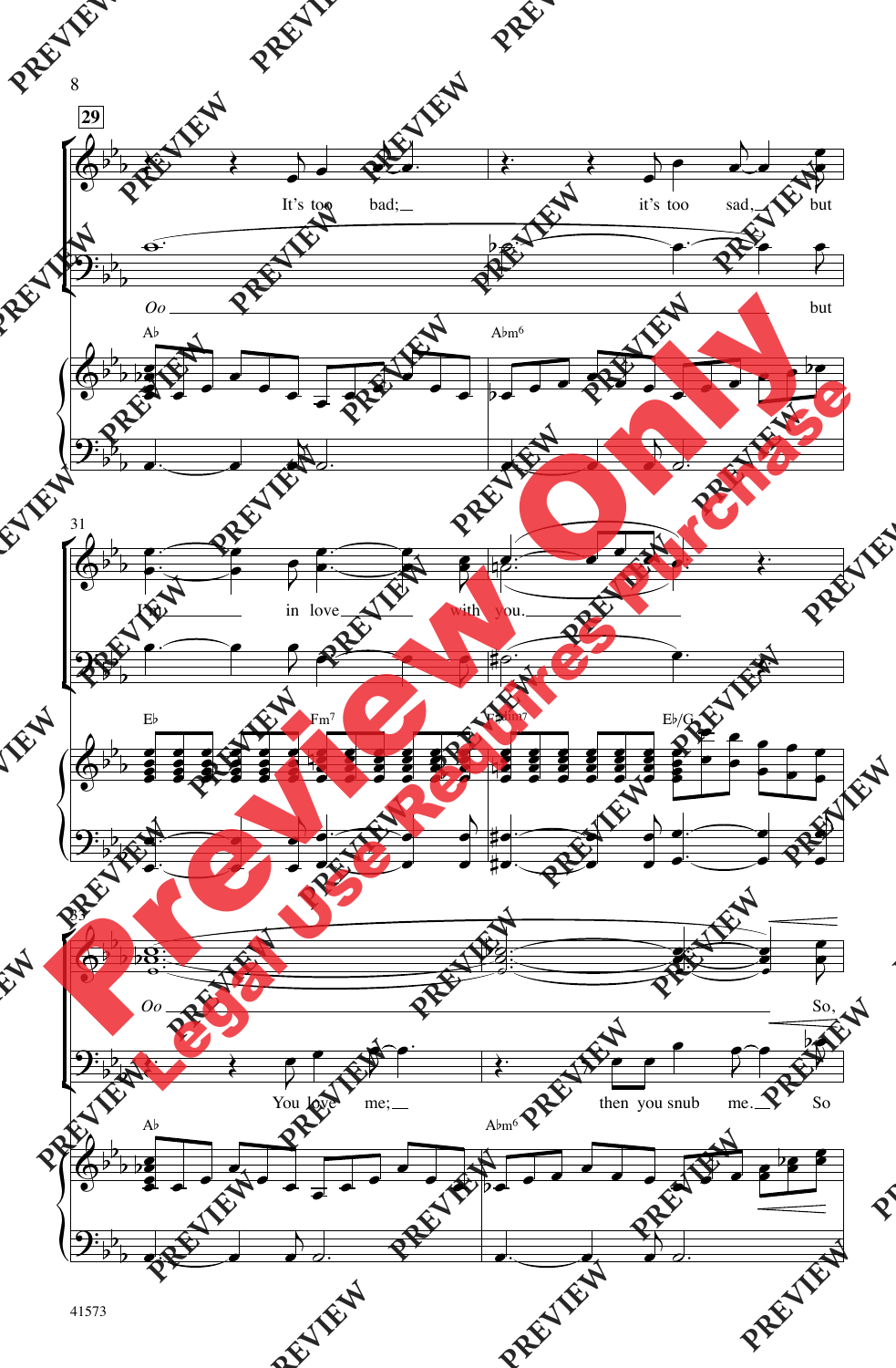

41573